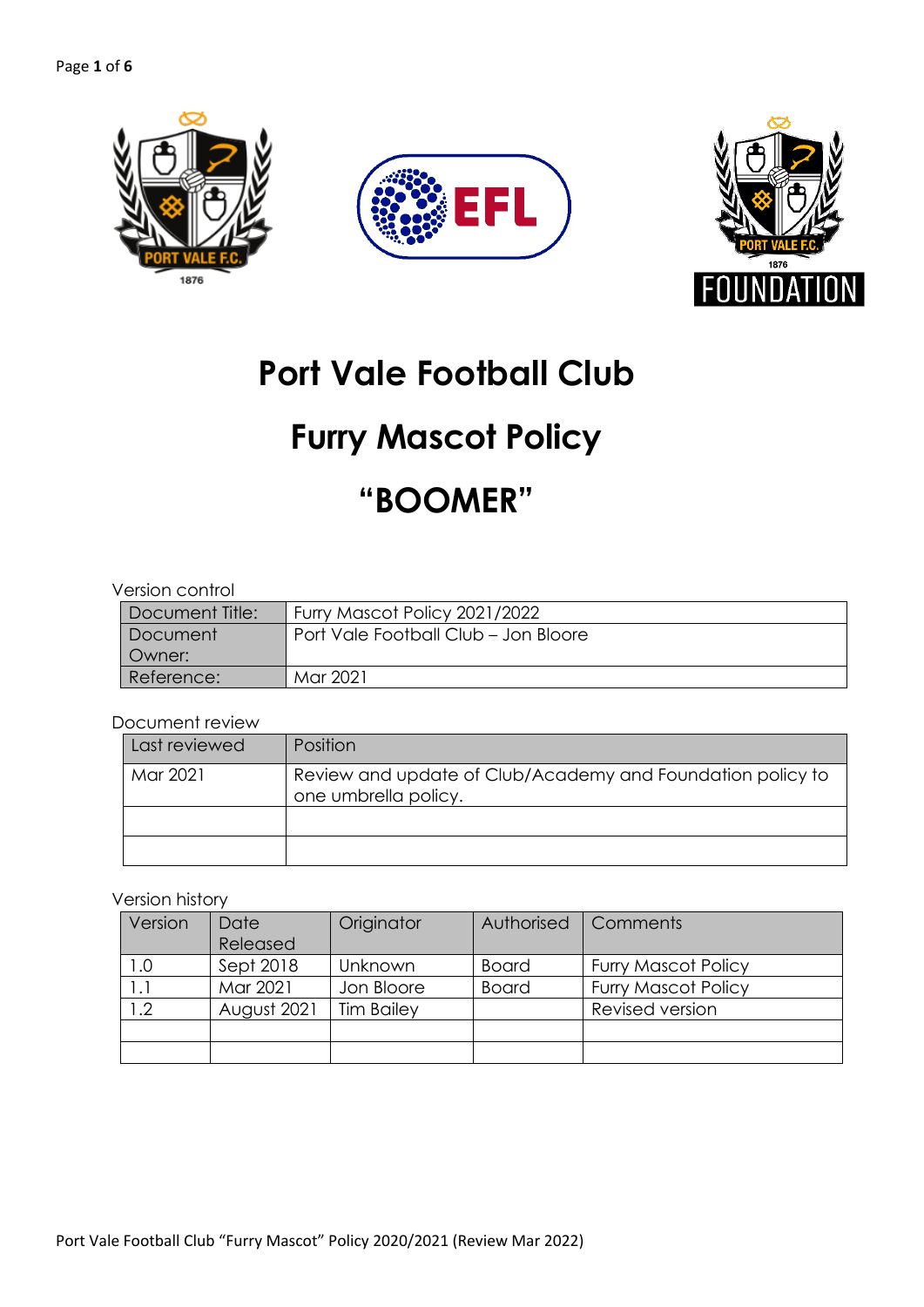#### **1. The purpose and Scope of this Policy statement**

Port Vale Football Club is committed to is committed to safeguarding and promoting the welfare of children, young people and all participants including adults who might be more vulnerable and expects all staff and volunteers to share this commitment.

This Policy is for use across the club and is to be observed by all staff, supporters and anyone participating in activities run or associated by the club. The Policy exists to ensure that best practice is promoted and adhered to.

Activities undertaken at the following locations/departments are under the remit of this policy which include:

- Port Vale Football club and the Vale Park Stadium
- Port Vale Foundation Trust
- Port Vale First Team
- Port Vale Academy and youth development
- Port Vale ladies Women
- Port Vale Retail Store

#### **"BOOMER"**



"BOOMER" The Furry Mascot is a responsible ambassador for Port Vale Football Club, the role is designed to engage and enhance spectator experience. This role is a paid role within the club and the mascots should represent fun, fair play and sportsmanship. Safer recruitment policy will be followed in the recruitment for this role or undertaken by a Foundation staff member.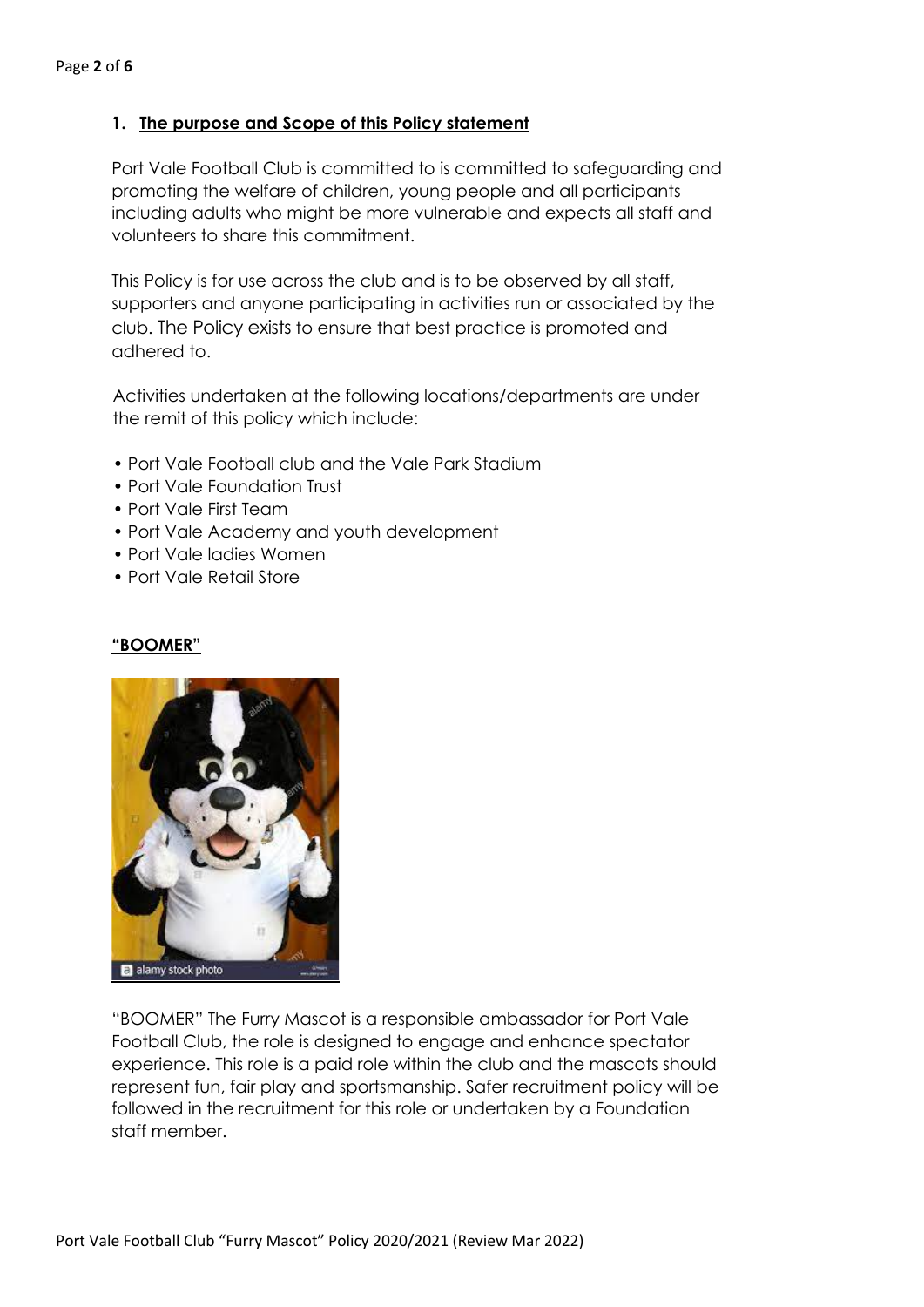## **Mascot Duties**

- Enhance the spectator experience and represent the club Brand as a positive role model.
- Arrival at the club or appropriate ground at the appointed time and at least 1 hour before the match begins.
- When in the mascot uniform follow the instructions of the nominated companion, or staff member who is accompanying them in order to remain safe at all times.
- Each mascot is accountable for his / her own behaviour at all times.
- Ensure the mascot uniform is returned to the club in good condition.
- To only use the mascot uniform when representing club activities.
- If invited to away matches stay in the stadium end appropriate to your team (or follow the guidance provided by club officials).
- To follow instructions given to you by the Club's safeguarding team
- Generally, to attend each home game including weekend and evening matches
- Additional attendance at training may be required at the start of or during the season, or key events identified by the Club (Club Shop events/Kit Launches etc)
- Turn up at the appointed time and demonstrate a commitment to regular attendance.
- Attend pre- and post-match briefings as required
- Provide crowd entertainment on match days before the match and at half time.
- To attend additional training as required e.g., safeguarding training

## **Person Specification**

The individual must:

- Be 18 years of age or older Have an outgoing personality Demonstrate excellent communication skills.
- Be committed to working within the MFC team Be committed to safe working practice.
- Be willing to undertake training appropriate to the role.
- Be willing and available to work outside normal office hours.

#### **Recruitment**

Clear information must be provided about the role and person specification. References should be taken up and a full employment history, including clear explanations for any gaps in employment.

The role of the character mascot does fit into the category of 'Regulated Activity' therefore; the post is subject to an enhanced DBS criminal records check. Appointment to this role will be subject to two written references indicating suitability for the role. The Club will also check with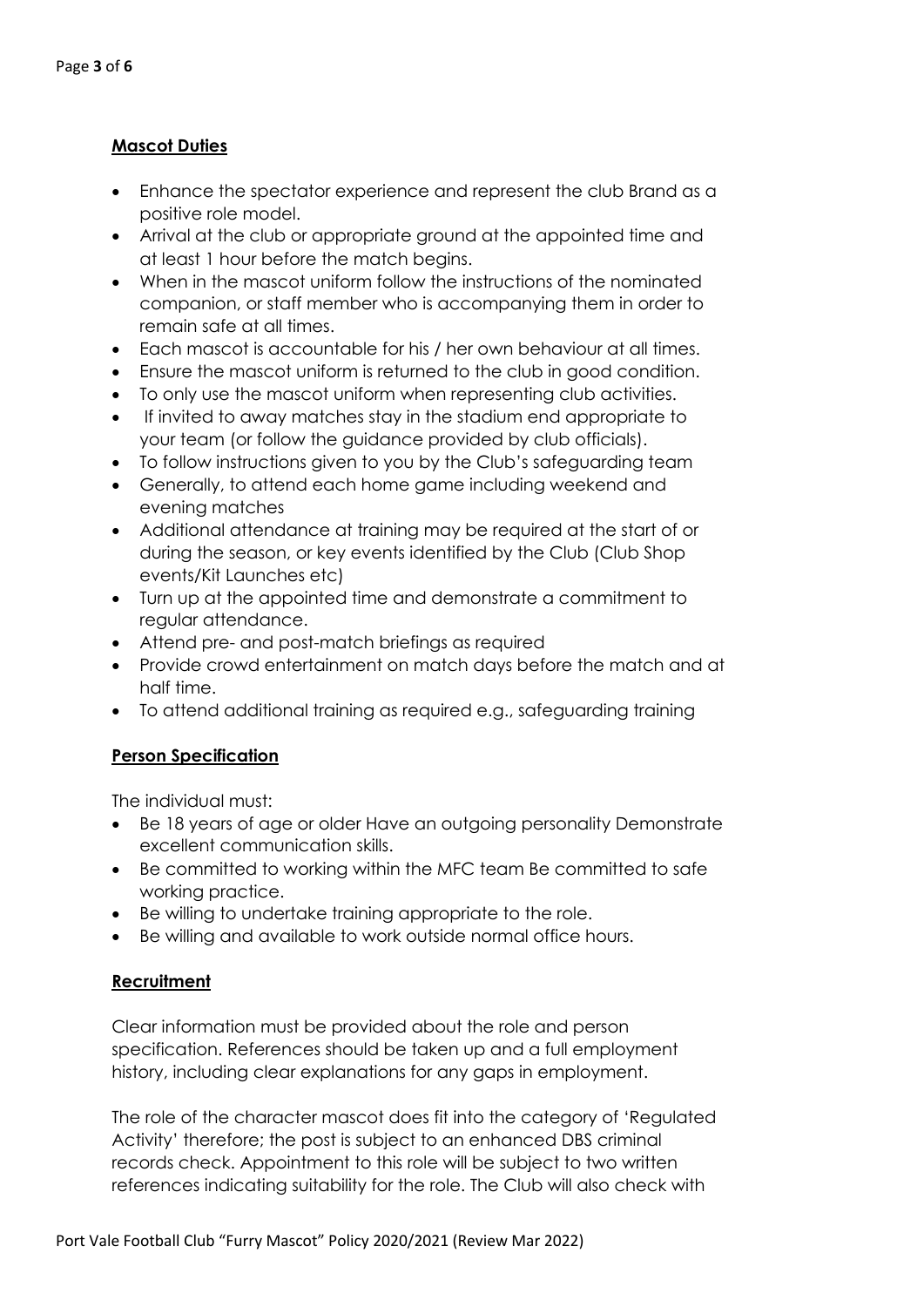Staffordshire FA's County Welfare Officer to ensure any person recruited to this role is not subject to an FA suspension order.

The successful applicants should receive appropriate induction which will include:

1. A Safeguarding Induction and Health and Safety briefing

2. Details of the Designated Safeguarding Officer (DSO) and Match Day Safeguarding Officer

3. An orientation to the club

4. Copies of appropriate safeguarding policies and safeguarding and procedures.

5. Issuing them with this policy and code of conduct.

6. Identifying any training or support needs.

#### **Code of Conduct:**

This code of conduct provides clear guidance on acceptable standards of behaviour required by the club.

#### **Furry Mascots** *must:*

1. Ensure that any direct contact with children or vulnerable adults is appropriate and in an open environment.

2. Always be accompanied by a Club nominated companion, steward or member of staff to ensure that the mascot is never be alone with childrenthe companion will act as the 'eyes and ears' of the mascot and answer any questions.

3. Avoid direct contact with children and young people. Handshakes and waves are very appropriate, hugs should not be initiated.

4. Ensure that hands are always visible, hand contact should be on shoulders only - the mascot assistant can assist in this by prompting 'give us a wave!' for any photographs.

5. Report any concern / allegation or disclosure concerning risk or harm to children to the club Designated Safeguarding Officer or on match day to the Match Day Safeguarding Officer.

6. Follow the Club's policies and procedures for Safeguarding and protecting Children and Adults at Risk.

7. Abide by the relevant Rules and Regulations of the EFL and the Football Association ("the Rules and Regulations").

8. Maintain a responsible and co-operative attitude and uphold the ideals of fair play and sportsmanship.

9. Be punctual at all events demonstrating a commitment to regular attendance and inform the Foundation Operations manager as early as possible if you are unable to attend for any reason.

10. Show a positive and responsible attitude towards everyone involved in football.

11. Be a responsible ambassador of the club.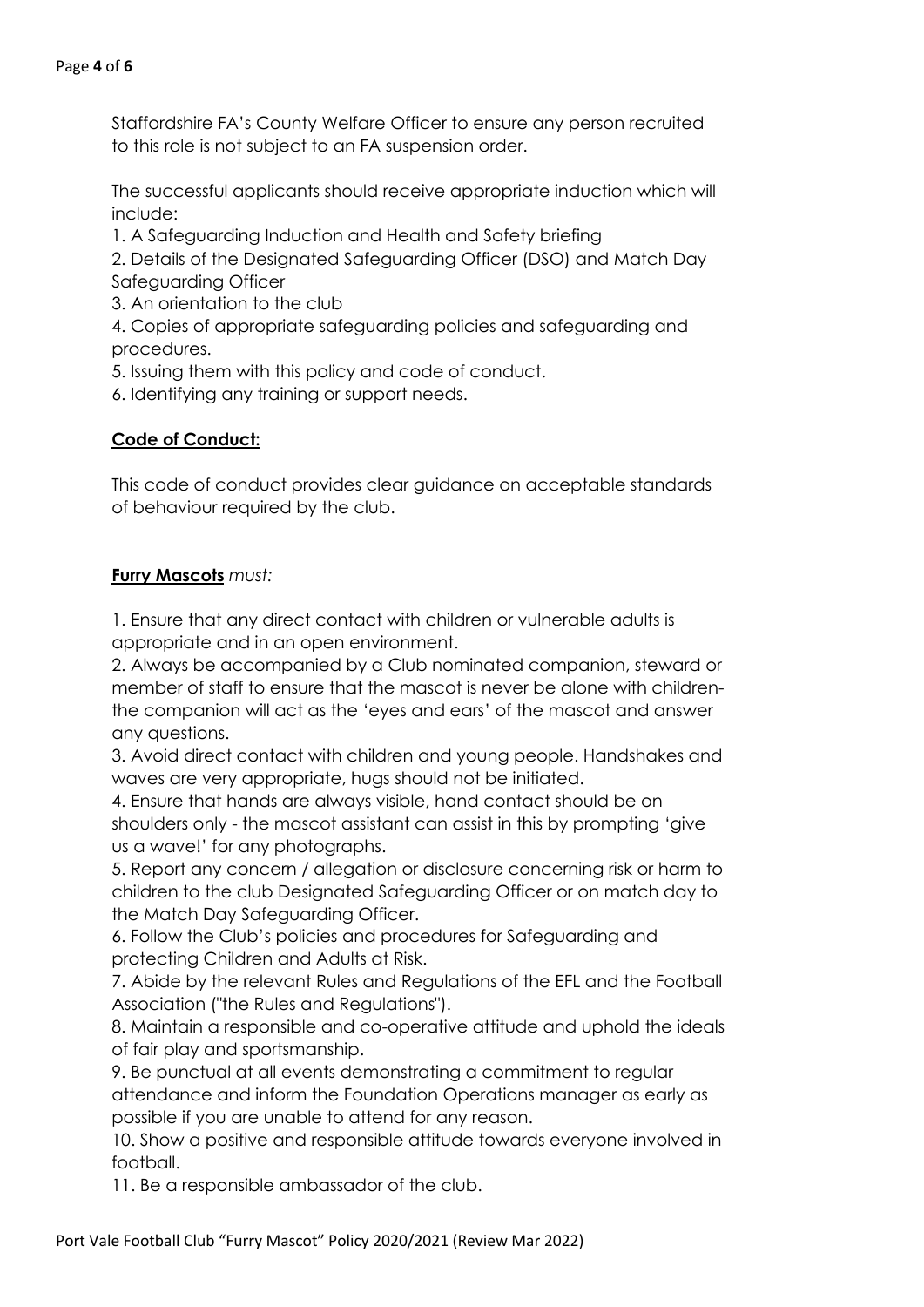12. Recognise the referee and their assistants are the symbol of authority and always treat them with respect.

13. Promptly obey any instructions given by the referee, assistant referee or any fourth official.

14. Promptly comply with any instructions given by a steward, security guard or the police.

15. Provide consent for images or video footage taken at the match which may be used for media, publication or promotional purposes.

16. Attend training and learning opportunities as required by the club.

17. Wear the uniform as directed by the club and follow the instructions of the nominated companion, steward or staff member who is

accompanying them at all times in order to remain safe. 18. Be responsible and accountable for their own behaviour at all times

19. Leave the pitch side 15 minutes before the start of the match or when asked to do so by any club or match official.

20. Inform the DSO of any change in health status which may affect their ability to perform your duties.

21. Inform the Club's Designated Safeguarding Officer immediately if they become the subject of any external safeguarding concerns or investigation.

## **Furry Mascot** *Must Not:*

1. Act in an inappropriate manner with any child, children or vulnerable adult.

2. Hold children for health and safety reasons – the parent/guardian should hold the child and then approach the furry mascot.

3. Sit down when children and young people are present – this avoids the possibility of children sitting on or being taken onto your lap at any time.

4. Approach children – always let them come to you.

5. Influence, incite or condone unacceptable behaviour.

6. Criticise or disrespect officials, opponents, coaches, other Mascots or fans.

7. Enter the field of play, nor must they interfere with any officials, make a nuisance of themselves or prevent the smooth and orderly progress of the match.

8. Attempt to question or influence any decision made by a referee or assistant referee.

9. Approach or attempt to communicate with any player, coach or club official either of their own team or opposing team.

10. Interfere with any pitch equipment including, but not limited to, the goals, the ball, corner flags etc.

11. Wear, use or lend the mascot uniform at any time without the express consent of the club.

12. Engage in any behaviour that is likely to cause offence or distress to any individual or sections of the crowd.